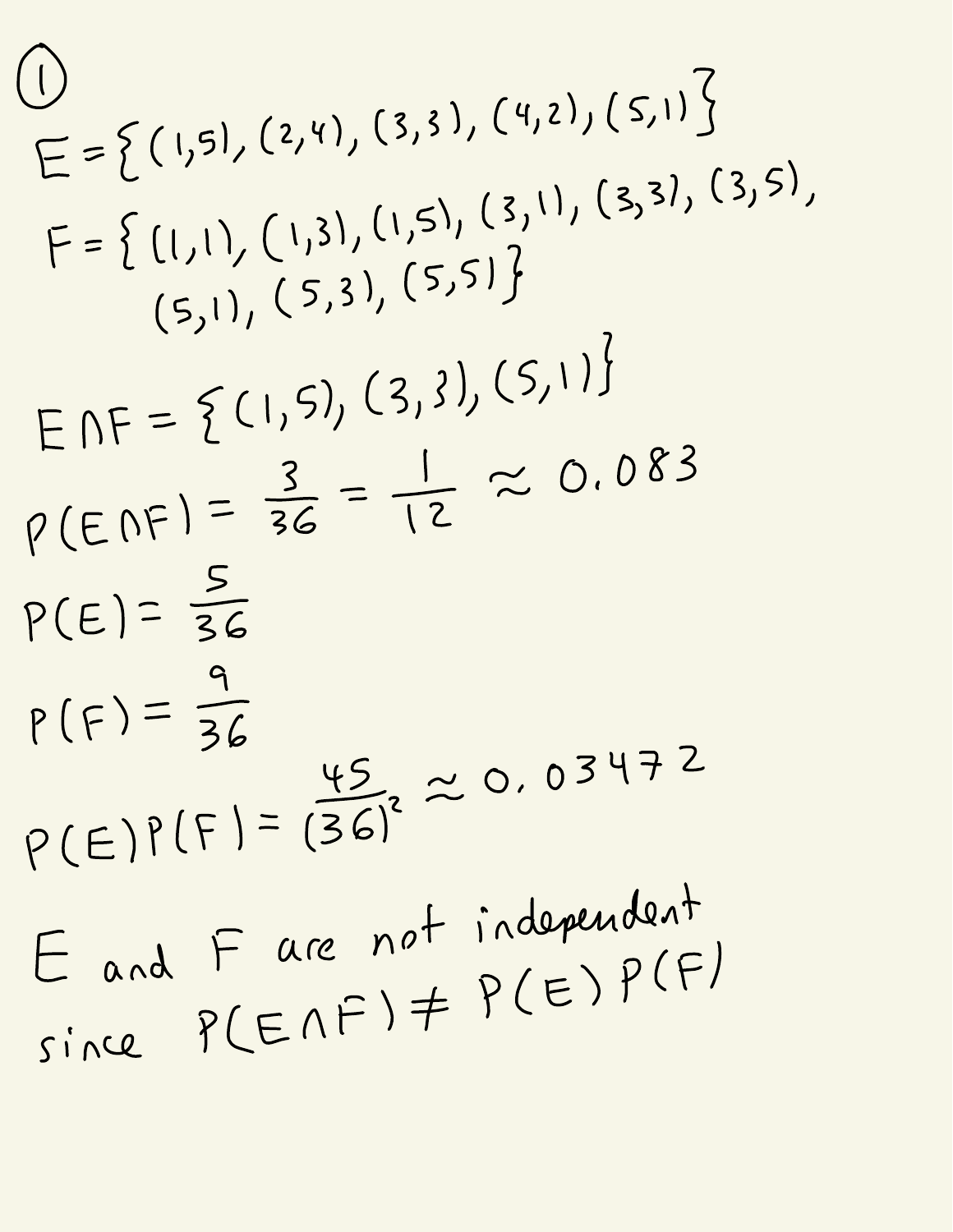② Let E- be the event that the sum  $uf$  the dice is  $7$  and  $F$  be the event that the red die is 2.  $E = \{ (1, 6)$  $(2,5), (3,4), (4,3), (5,2),$  $(6,1)$  $E = \{ (1, b), (2, 2), (2, 3), (2, 4), (2, 5), (2, 6),$ <br> $F = \{ (2, 1), (2, 2), (2, 3), (2, 4), (2, 7), (2, 1), (2, 1), (2, 1), (2, 1), (2, 1), (2, 1), (2, 1), (2, 1), (2, 1), (2, 1), (2, 1), (2, 1), (2, 1), (2, 1), (2, 1), (2, 1), (2, 1), (2, 1), (2, 1), (2, 1), (2, 1), (2, 1), (2, 1), (2, 1),$  $(2,7), (2,8)$  $F = \sum_{i=1}^{n} x_i$ '  $(2,5)$ ' 136  $p(F|E)$  =  $\frac{P(ENF)}{P(F)} = \frac{156}{6/36} =$  $\overline{\mathcal{L}}$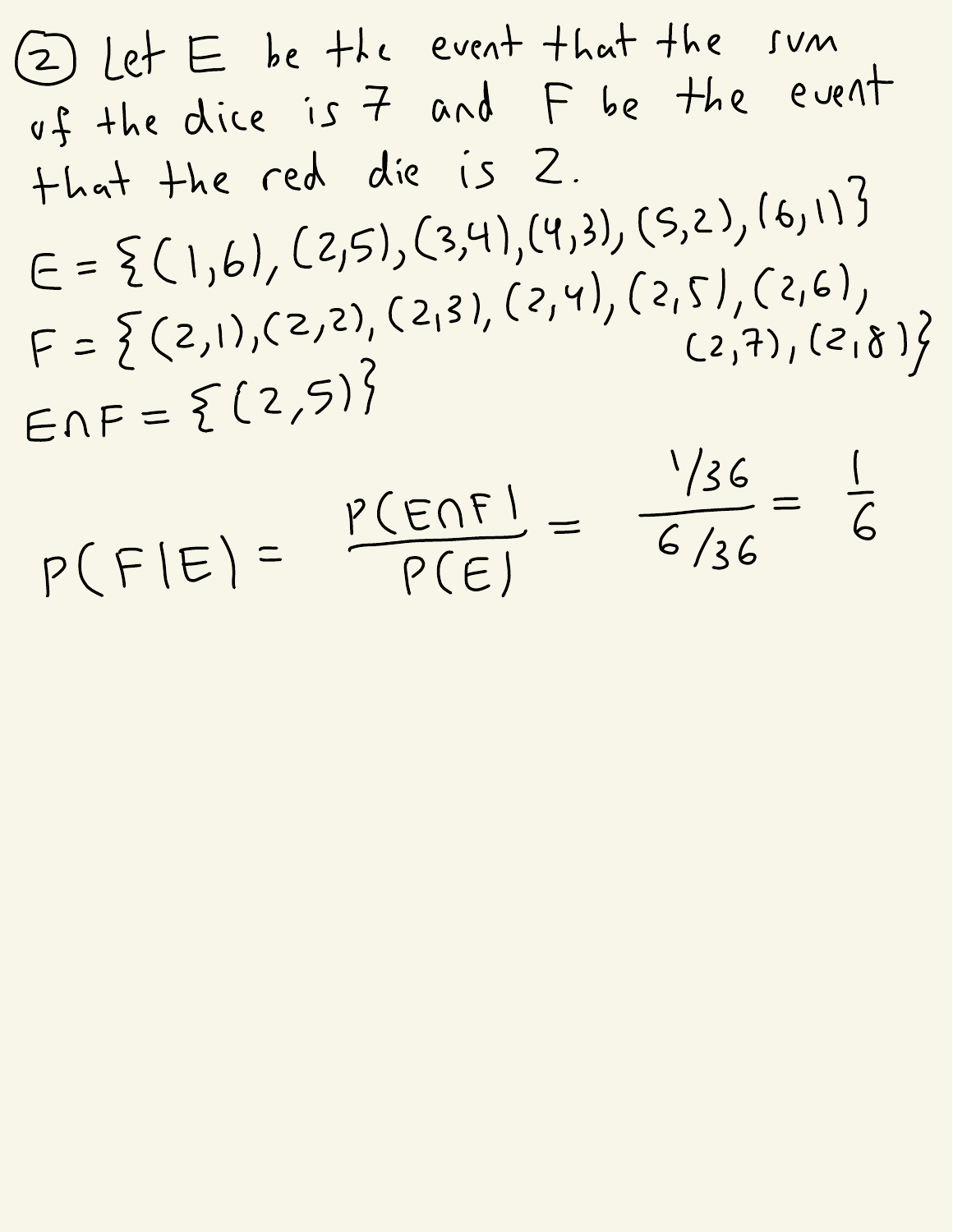

Use total probability  $\left(\frac{5}{8}\right), \left(\frac{8.5}{13.12}\right) + \left(\frac{3}{8}\right)\left(\frac{10.12}{22.21}\right)$  $=\frac{25}{78}+\frac{360}{1848}\approx 0.3205+0.1948$ 

 $20.5153$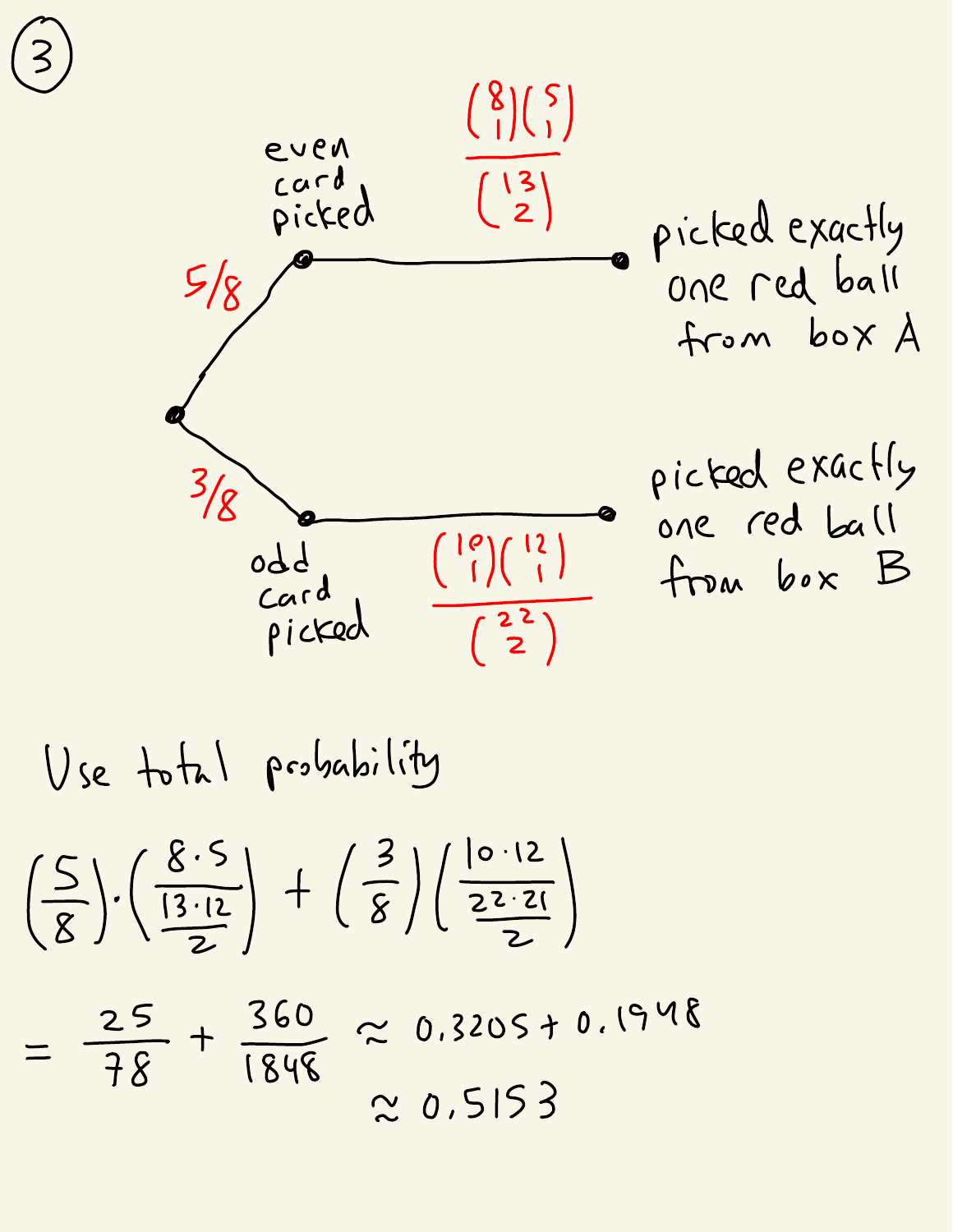$\mathcal{F}$ 

## See HW 3 problem 6 solution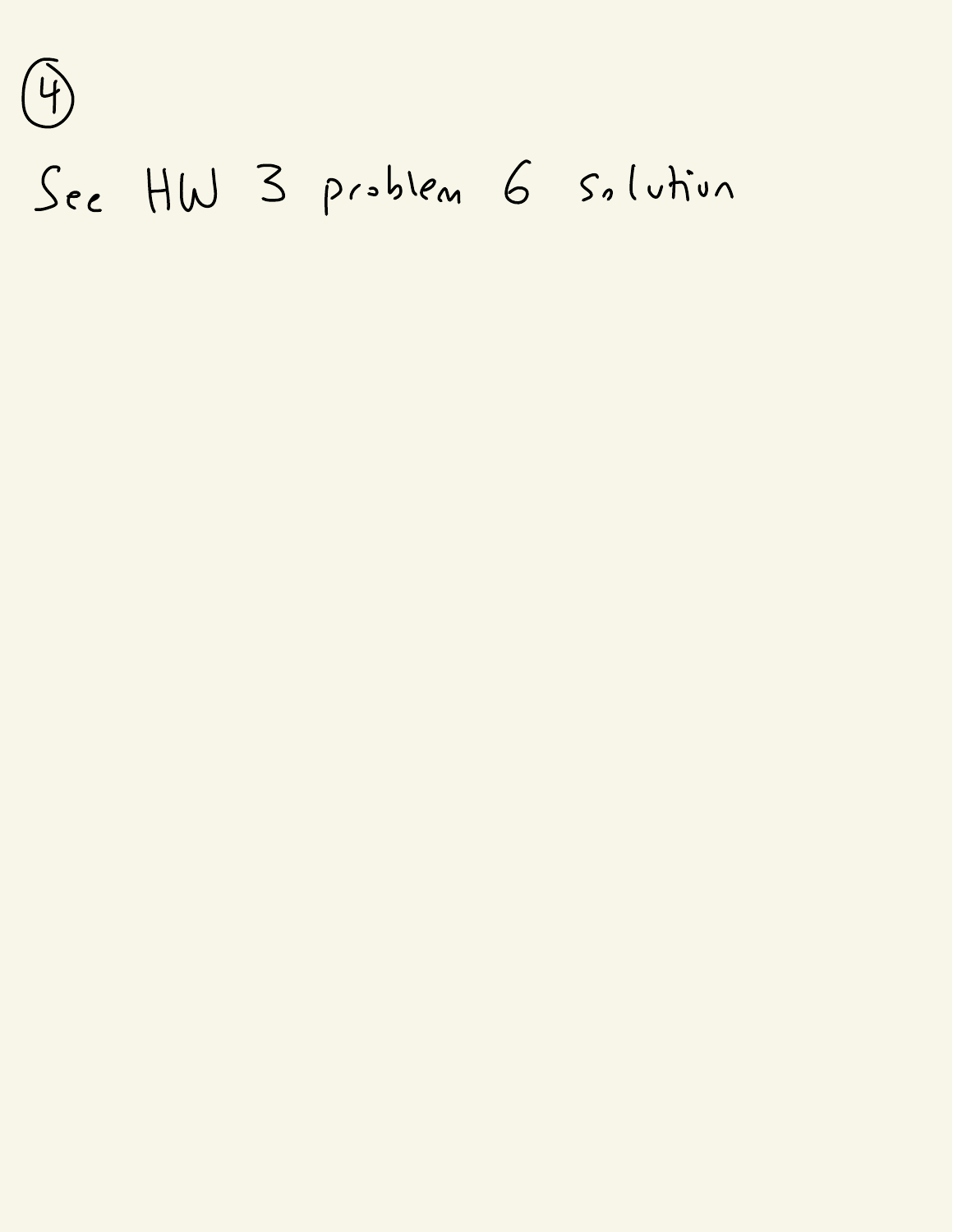(c)

\n
$$
\rho(\chi = -40) = \gamma(\{0, 1, 1\}) = \frac{1}{16}
$$
\n(d)

\n
$$
\rho(\chi = -10) = \rho(\{2, 1\}, (1, 2), (3, 1), (1, 3), (4, 1), (1, 1)\}) = \frac{6}{16}
$$
\n(e)

\n
$$
\rho(\chi = 20) = \rho(\{2, 2\}, (2, 3), (2, 4), (3, 2), (3, 3), (3, 4), (4, 2), (4, 3), (4, 4)\}) = \frac{9}{16}
$$

(c) 
$$
P(X=20)
$$
  
\n
$$
= P(\{2, 2), (2, 3), (2, 4), (3, 2), (3, 3), (3, 4), (4, 3), (4, 3), (4, 4, 5), (4, 4, 5), (4, 4, 5), (4, 4, 5), (4, 4, 5), (4, 4, 5), (4, 5), (4, 5), (4, 5), (4, 5), (4, 5), (4, 5), (4, 5), (4, 5), (4, 5), (4, 5), (4, 5), (4, 5), (4, 5), (4, 5), (4, 5), (4, 5), (4, 5), (4, 5), (4, 5), (4, 5), (4, 5), (4, 5), (4, 5), (4, 5), (4, 5), (4, 5), (4, 5), (4, 5), (4, 5), (4, 5), (4, 5), (4, 5), (4, 5), (4, 5), (4, 5), (4, 5), (4, 5), (4, 5), (4, 5), (4, 5), (4, 5), (4, 5), (4, 5), (4, 5), (4, 5), (4, 5), (4, 5), (4, 5), (4, 5), (4, 5), (4, 5), (4, 5), (4, 5), (4, 5), (4, 5), (4, 5), (4, 5), (4, 5), (4, 5), (4, 5), (4, 5), (4, 5), (4, 5), (4, 5), (4, 5), (4, 5), (4, 5), (4, 5), (4, 5), (4, 5), (4, 5), (4, 5), (4, 5), (4, 5), (4, 5), (4, 5), (4, 5), (4, 5), (4, 5), (4, 5), (4, 5), (4, 5), (4, 5), (4, 5), (4, 5), (4, 5), (4, 5), (4, 5), (4, 5), (4, 5), (4, 5), (4, 5), (4, 5), (4, 5), (4, 5), (4, 5), (4, 5), (4, 5), (4, 5), (4, 5), (4, 5), (4, 5), (4, 5), (4, 5), (4, 5), (4, 5), (4,
$$